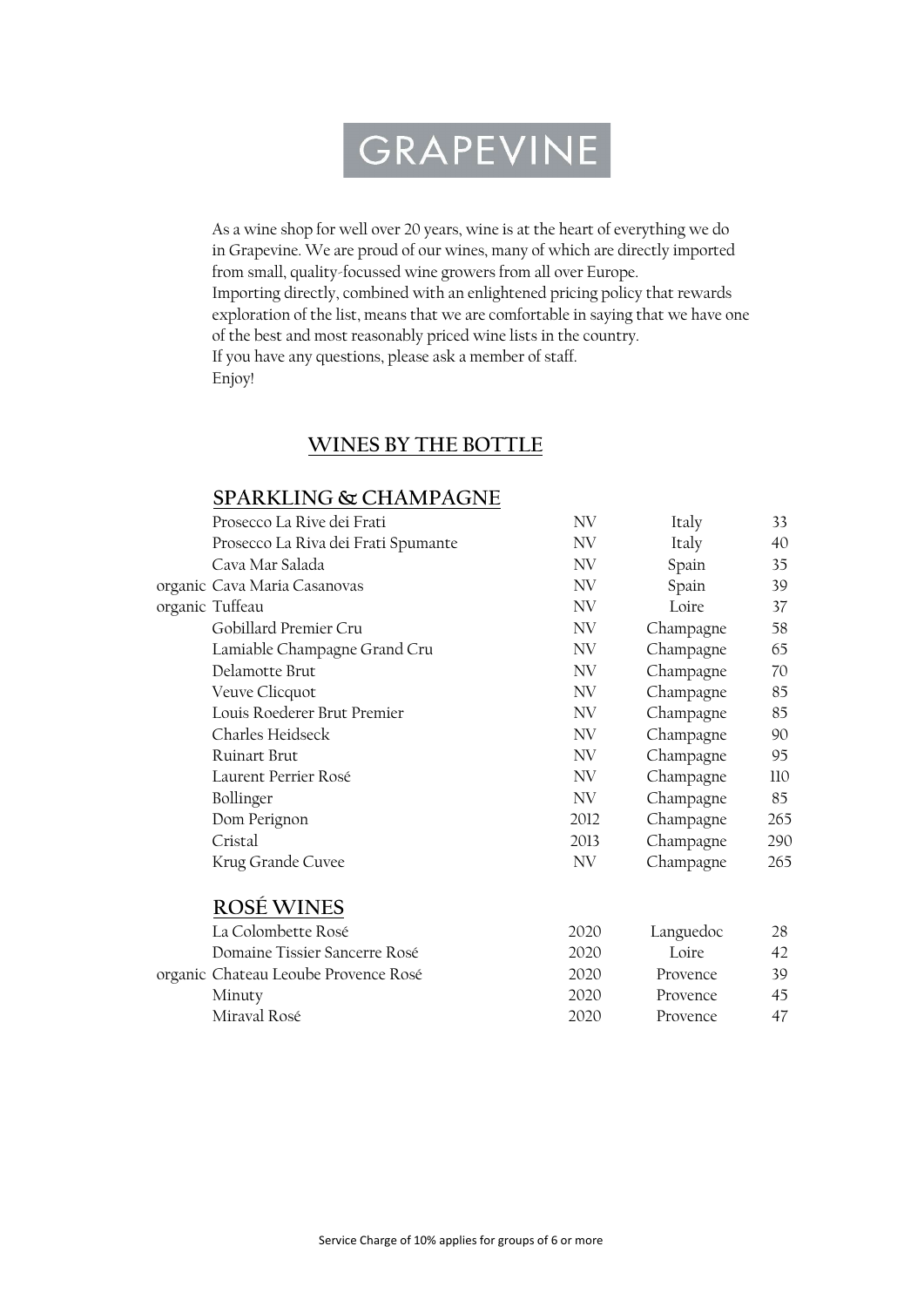## WHITE WINES

| <b>FRANCE</b>                                 |      |                                        |               |
|-----------------------------------------------|------|----------------------------------------|---------------|
| Domaine La Prade Sauvignon Blanc              | 2020 | Languedoc                              | 28            |
| Domaine Grauzan Chardonnay                    | 2019 | Languedoc                              | 30            |
| Chateau Martinon Entre Deux Mers              | 2019 | Bordeaux                               | 30            |
| Domaine Cabrol Picpoul                        | 2020 | Languedoc                              | 30            |
| Organic Domaine de Bonne Augure Chardonnay    | 2018 | Languedoc                              | 35            |
| <b>LOIRE VALLEY</b>                           |      |                                        |               |
| Organic Domaine David Muscadet                | 2020 | Loire                                  | 30            |
| Organic Domaine David Sauvignon Blanc         | 2020 | Loire                                  | 30            |
| Domaine Tissier Sancerre                      | 2020 | Loire                                  | 42            |
| Organic Chateau Favray Pouilly Fume           | 2019 | Loire                                  | 39            |
| Organic Domaine Huet Vouvray Sec Le Haut Lieu | 2019 | Loire                                  | 58            |
| <b>ALSACE</b>                                 |      |                                        |               |
| Trimbach Pinot Blanc                          | 2018 | Alsace                                 | 32            |
| Trimbach Riesling                             | 2019 | Alsace                                 | 34            |
| Trimbach Gewurztraminer                       | 2017 | Alsace                                 | 40            |
| <b>BURGUNDY</b>                               |      |                                        |               |
| Drouhin Macon Bussieres                       | 2019 | Burgundy                               | 34            |
| Domaine Henry Chablis                         | 2020 | Burgundy                               | 38            |
| Domaine Saumaize Saint Veran                  | 2020 | Burgundy                               | 40            |
| Organic Domaine Ardhuy Hautes Cotes de Beaune | 2018 | Burgundy                               | 40            |
| Organic Savigny Les Beaune, Simon Bize        | 2017 | Burgundy                               | 63            |
| Organic Domaine d'Arduy Meursault             | 2020 | Burgundy                               | 75            |
| Organic Domaine d'Ardhuy Puligny Montrachet   | 2020 | Burgundy                               | 80            |
| Puligny Montrachet Domaine de Montille        | 2019 | Burgundy                               | 115           |
| <b>ITALY</b>                                  |      |                                        |               |
| Pinot Grigio Gregoris                         | 2021 | Veneto                                 | 30            |
| Organic Picollo Gavi di Gavi                  | 2020 | Piedmont                               | 34            |
| $\Omega$ $\Omega$ $\Omega$ $\Omega$ $\Omega$  | 2022 | $\mathbf{v}$ $\mathbf{v}$ $\mathbf{v}$ | $\rightarrow$ |

| Organic Pieropan Soave Classico    | 2020 | Veneto   | 37  |
|------------------------------------|------|----------|-----|
| Organic San Gregorio Greco di Tufo | 2018 | Campania | 40  |
| Ca dei Frati Lugana                | 2020 | Veneto   | 40  |
| Organic Terre Nere Etna Bianco     | 2020 | Sicily   | 42  |
| Organic COS Rami (orange wine)     | 2020 | Sicily   | 45. |
|                                    |      |          |     |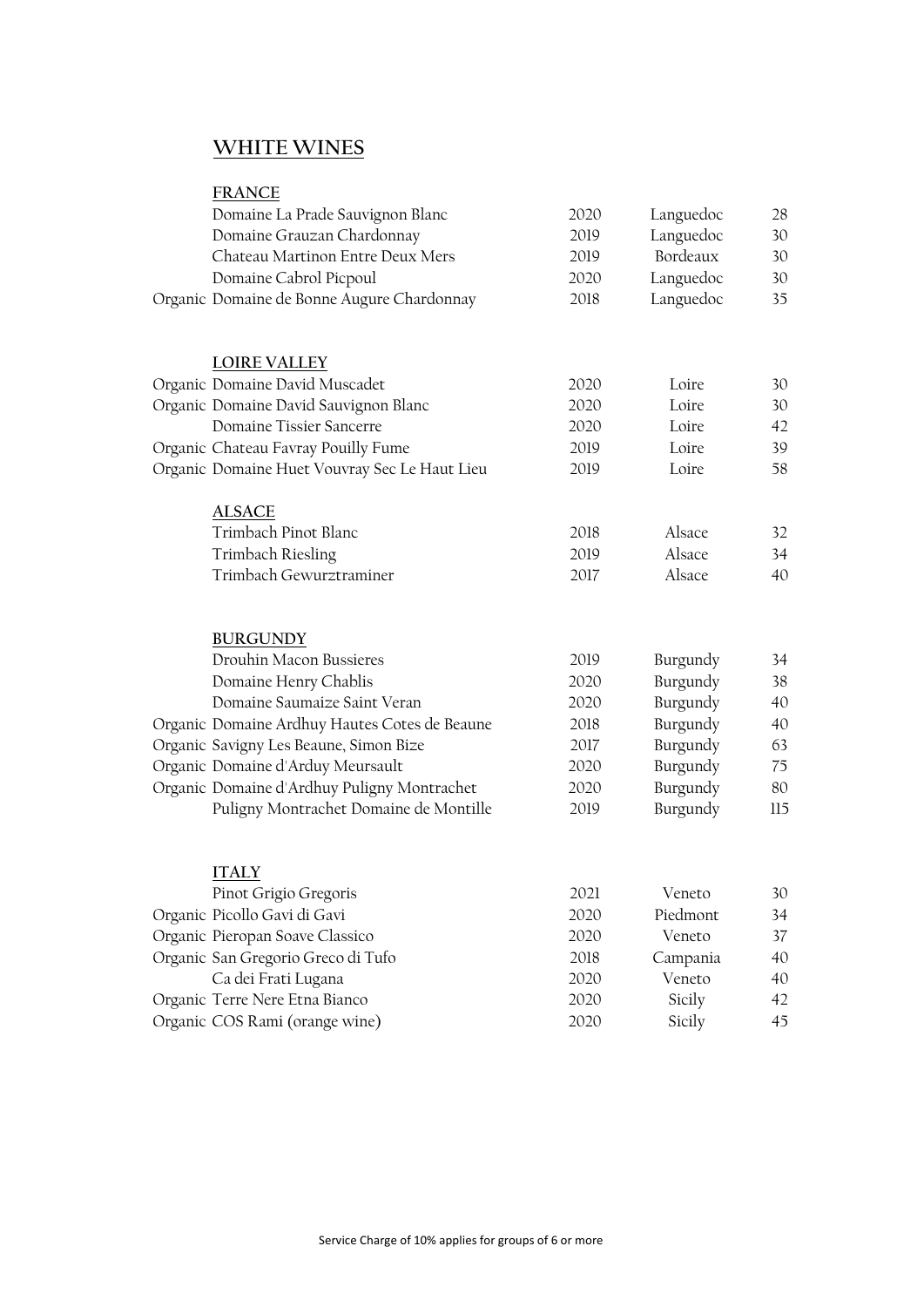| <b>SPAIN</b>                                    |      |                     |    |
|-------------------------------------------------|------|---------------------|----|
| Organic Luna Lunera Sauvignon Blanc             | 2020 | Castilla            | 28 |
| Protos Verdejo                                  | 2020 | Rueda               | 30 |
| Lagar del Fraile Albarino                       | 2021 | Rias Baixas         | 34 |
| Albamar Albarino                                | 2020 | Rias Baixas         | 40 |
| Organic Ad Libitum Tempranillo Blanco           | 2020 | Rioja               | 35 |
| Organic Dehesa de Luna Garnacha Blanca          | 2019 | Castilla            | 35 |
| Organic Sierra de Tolono Viura                  | 2020 | Rioja               | 35 |
| Organic Neno Godello                            | 2020 | Valdeorras          | 38 |
| Organic Louro Godello                           | 2020 | Valdeorras          | 42 |
| Organic As Sortes                               | 2019 | Valdeorras          | 75 |
| PORTUGAL                                        |      |                     |    |
| Muras Antiguas Vinho Verde                      | 2020 | Vinho Verde         | 28 |
| organic Xisto Illimitado                        | 2020 | Douro               | 37 |
| Esporao Reserva                                 | 2019 | Alentejo            | 40 |
| <b>AUSTRIA/GERMANY</b>                          |      |                     |    |
| Waltner Gruner Veltliner                        | 2021 | Austria             | 33 |
| Organic Wittmann 100 Hills Dry Riesling         | 2020 | Rheinhessen         | 33 |
| Organic Wittmann 100 Hills Pinot Gris           | 2020 | Rheinhessen         | 33 |
| Organic Wittmann Estate Riesling                | 2020 | Rheinhessen         | 37 |
| Organic Ansgar Clusserath Vom Schiefer Riesling | 2018 | Mosel               | 37 |
| Fritz Haag Riesling Trocken                     | 2020 | Mosel               | 37 |
| Fritz Haag Riesling Juffer Gross Gewachs        | 2018 | Mosel               | 50 |
|                                                 |      |                     |    |
| <b>GREECE</b>                                   | 2020 |                     |    |
| Kiryianni Paranga White                         |      | Greece              | 32 |
| Kiryianni Assyrtiko                             | 2021 | Greece<br>Santorini | 35 |
| Domaine Sigalas Santorini Assyrtiko             | 2020 |                     | 50 |
| SLOVENIA                                        |      |                     |    |
| Verus Pinot Gris                                | 2020 | Slovenia            | 35 |
| <b>NEW WORLD</b>                                |      |                     |    |
| Lawson's Dry Hills Sauvignon Blanc              | 2021 | New Zealand         | 37 |
| Greywacke Sauvignon Blanc                       | 2021 | New Zealand         | 40 |
| Greywacke Wild Ferment Sauvignon                | 2021 | New Zealand         | 52 |
| Cloudy Bay Sauvignon Blanc                      | 2020 | New Zealand         | 55 |
| Pewsey Vale Eden Valley Riesling                | 2018 | Australia           | 40 |
| Giant Steps Chardonnay                          | 2019 | Australia           | 48 |
| organic Leeuwin Estate Prelude Chardonnay       | 2019 | Australia           | 55 |
| Catena Tupungato Chardonnay                     | 2019 | Argentina           | 38 |
|                                                 |      |                     |    |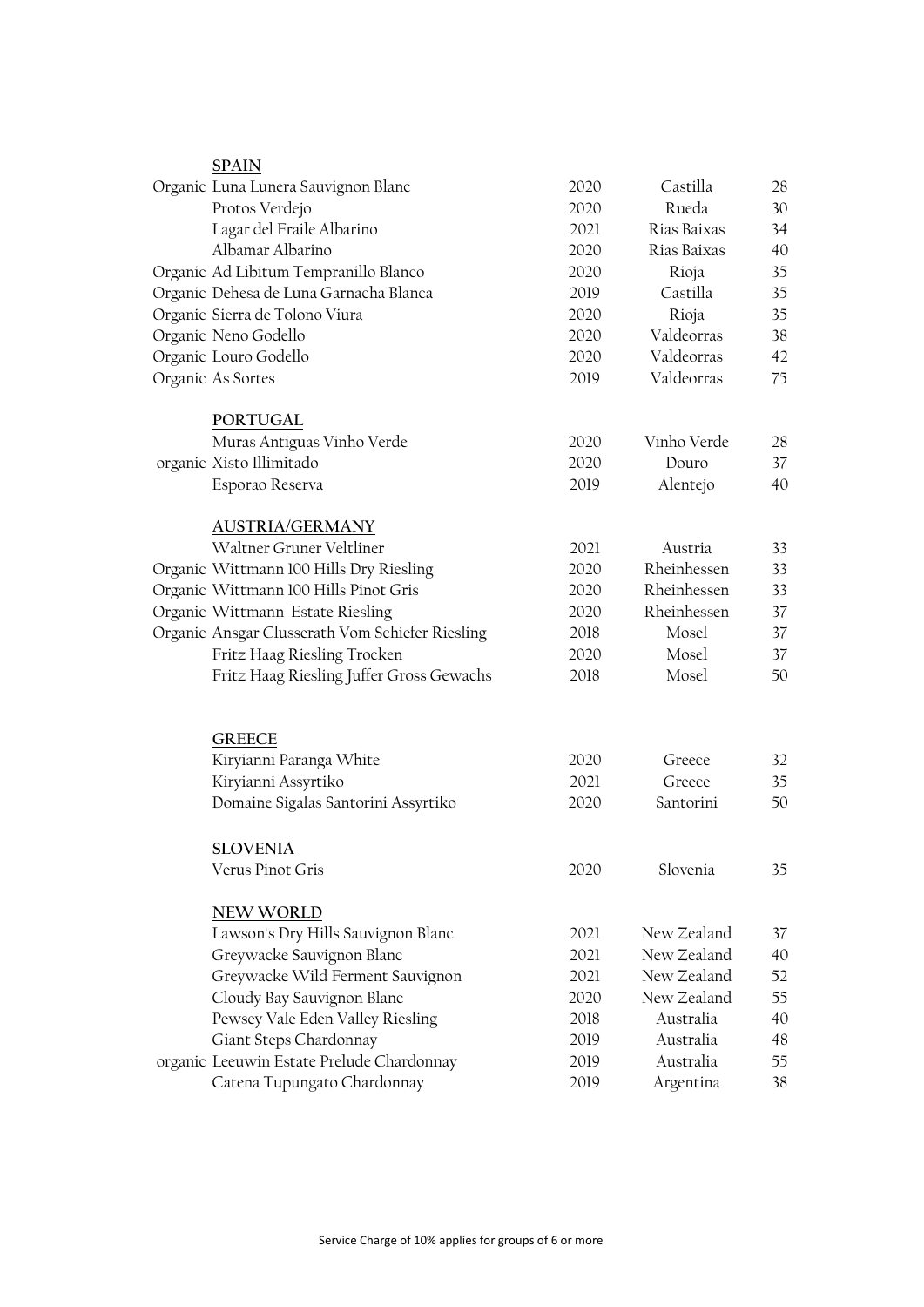### RED WINES

| <b>BORDEAUX</b>                                   |      |            |     |
|---------------------------------------------------|------|------------|-----|
| Brande Bergere Bordeaux                           | 2018 | Bordeaux   | 33  |
| Brande Bergere Cuvee O'Byrne                      | 2014 | Bordeaux   | 39  |
| organic Chateau de Chaincon Cotes de Castillon    | 2019 | Bordeaux   | 35  |
| Ch La Croix Fourney St Emilion Grand Cru          | 2014 | Bordeaux   | 42  |
| Zede de Labergorce Margaux                        | 2017 | Bordeaux   | 55  |
| Chateau Les Grand Sillons Pomerol                 | 2016 | Bordeaux   | 60  |
| Les Tourelles de Longueville Pauillac             | 2015 | Bordeaux   | 80  |
| Echo de Lynch Bages                               | 2015 | Bordeaux   | 85  |
| Chateau La Gaffeliere St Emilion Grand Cru Class  | 2015 | Bordeaux   | 125 |
| organic Alter Ego de Palmer                       | 2014 | Bordeaux   | 155 |
| Chateau Langoa Barton                             | 2015 | Bordeaux   | 110 |
| Chateau Leoville Barton                           | 2015 | Bordeaux   | 160 |
| Chateau Lynch Bages Pauillac                      | 2016 | Bordeaux   | 235 |
| <b>BURGUNDY</b>                                   |      |            |     |
| Chiroubles, Domaine de la Grosse Pierre           | 2020 | Beaujolais | 38  |
| Fleurie "bel air", Domaine de la Grosse Pierre    | 2019 | Beaujolais | 40  |
| Moulin a Vent, Chateau des Jacques                | 2013 | Beaujolais | 48  |
| Organic Cote de Brouilly, Daniel Bouland          | 2020 | Beaujolais | 40  |
| Organic Chenas, Domaine Thillardon                | 2019 | Beaujolais | 45  |
| Organic Morgon Jean Foillard                      | 2020 | Beaujolais | 43  |
| Bourgogne Rouge Pascal Henry                      | 2019 | Burgundy   | 34  |
| Maranges Premier Cru Regnaudot                    | 2019 | Burgundy   | 48  |
| Mercurey Vieilles Vignes, Raquillet               | 2018 | Burgundy   | 52  |
| Organic Domaine Gavignet Bourgogne                | 2018 | Burgundy   | 43  |
| Organic Gavignet Hautes Cotes de Nuit             | 2018 | Burgundy   | 48  |
| Organic Nuits St Georges Gavignet                 | 2019 | Burgundy   | 75  |
| Organic Gavignet Nuits St Georges ler Cru         | 2019 | Burgundy   | 95  |
| Organic Domaine Ardhuy Cotes de Beaune Villages   | 2020 | Burgundy   | 44  |
| Organic Domaine Ardhuy Savigny les Beaune ler Cru | 2019 | Burgundy   | 55  |
| Organic Domaine Ardhuy Gevrey Chambertin          | 2019 | Burgundy   | 75  |
| Vosne Romanee "Les Chalandons" J. Cacheux         | 2017 | Burgundy   | 85  |
| Echezeaux Grand Cru J. Cacheux                    | 2017 | Burgundy   | 155 |
| Volnay ler Cru Champans, Domaine D'Angerville     | 2018 | Burgundy   | 155 |
| <b>RHONE</b>                                      |      |            |     |
| Organic La Ferme du Mont Cotes du Rhone           | 2019 | Rhone      | 34  |
| Organic Clos Bellane Cotes du Rhone Villages      | 2017 | Rhone      | 37  |
| Organic La Ferme du Mont Vacqueyras               | 2018 | Rhone      | 44  |
| Organic La Bouissiere Gigondas                    | 2019 | Rhone      | 53  |
| Organic Chateau La Nerthe Chateauneuf du Pape     | 2017 | Rhone      | 65  |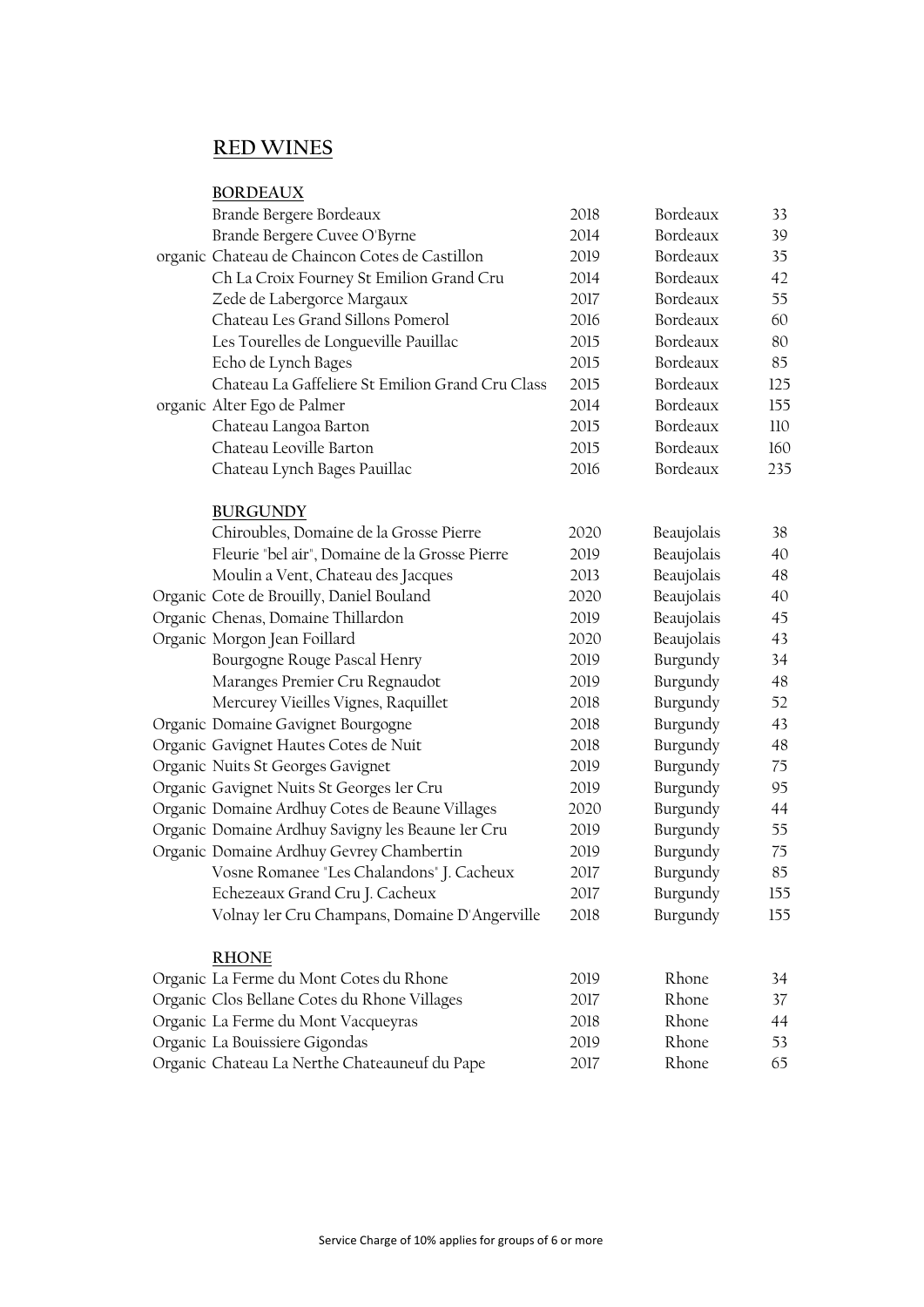| <b>LOIRE VALLEY</b>                            |      |           |     |
|------------------------------------------------|------|-----------|-----|
| Roland Tissier Sancerre Rouge                  | 2018 | Loire     | 44  |
| Saumur Champigny Domaine de Villeneuve         | 2019 | Loire     | 37  |
| <b>FRANCE</b>                                  |      |           |     |
| Domaine La Prade Merlot                        | 2019 | Languedoc | 28  |
| Domaine Grauzan Pinot Noir                     | 2019 | Languedoc | 29  |
| Domaine Larzac Syrah Marselan                  | 2019 | Languedoc | 30  |
| Organic Saint Antonin Faugeres Les Jardins     | 2019 | Languedoc | 33  |
| Organic Saint Antonin Faugeres Cazalet         | 2019 | Languedoc | 37  |
| Organic Chateau du Cedre Cahors                | 2019 | Cahors    | 42  |
| <b>ITALY</b>                                   |      |           |     |
| PIEDMONT & NORTHERN ITALY                      |      |           |     |
| Degani Valpolicella                            | 2020 | Veneto    | 30  |
| Degani Ripasso Cicilio                         | 2019 | Veneto    | 37  |
| Degani Amarone                                 | 2018 | Veneto    | 52  |
| Zenato Ripassa                                 | 2017 | Veneto    | 43  |
| Gaja Sito Moresco                              | 2015 | Piedmont  | 85  |
| Barbaresco, Produttori de Barbaresco           | 2018 | Piedmont  | 65  |
| Barbaresco Pora, Produttori de Barbaersco      | 2015 | Piedmont  | 70  |
| Boroli Barolo                                  | 2015 | Piedmont  | 65  |
| Pio Cesare Barolo                              | 2018 | Piedmont  | 95  |
| Cogno Barolo Ravera                            | 2016 | Piedmont  | 105 |
| <b>TUSCANY</b>                                 |      |           |     |
| Chianti Rufina Basciano                        | 2019 | Tuscany   | 32  |
| Organic Poliziano Chianti Colli Senesi         | 2019 | Tuscany   | 35  |
| Organic Lohsa Morellino di Scansano            | 2019 | Tuscany   | 35  |
| Organic Poliziano Rosso di Montepulciano       | 2020 | Tuscany   | 37  |
| Organic Poliziano Vino Nobile di Montepulciano | 2017 | Tuscany   | 47  |
| Organic Poliziano Asinone                      | 2018 | Tuscany   | 75  |
| Organic Isole e Olena Chianti Classico         | 2018 | Tuscany   | 50  |
| Organic Col D'Orcia Brunello di Montalcino     | 2016 | Tuscany   | 75  |
| Conti Costanti Brunello di Montalcino          | 2016 | Tuscany   | 110 |
| Tenuta San Guido Guidalberto                   | 2019 | Tuscany   | 67  |
| Sassicaia                                      | 2018 | Tuscany   | 235 |
| Ornellaia Le Serre Nuove                       | 2018 | Tuscany   | 75  |
| Ornellaia                                      | 2016 | Tuscany   | 230 |
| SOUTHERN ITALY & SICILY                        |      |           |     |
| Donna Marzia Primitivo                         | 2019 | Puglia    | 30  |
| il Passo Nerello Mascalese                     | 2020 | Sicily    | 35  |
| Organic Terre del Etna, Etna Rosso             | 2019 | Sicily    | 42  |
| Organic Azienda COS Cerasuolo Rosso            | 2017 | Sicily    | 48  |
| Organic Azienda COS Frappato                   | 2019 | Sicily    | 43  |
|                                                |      |           |     |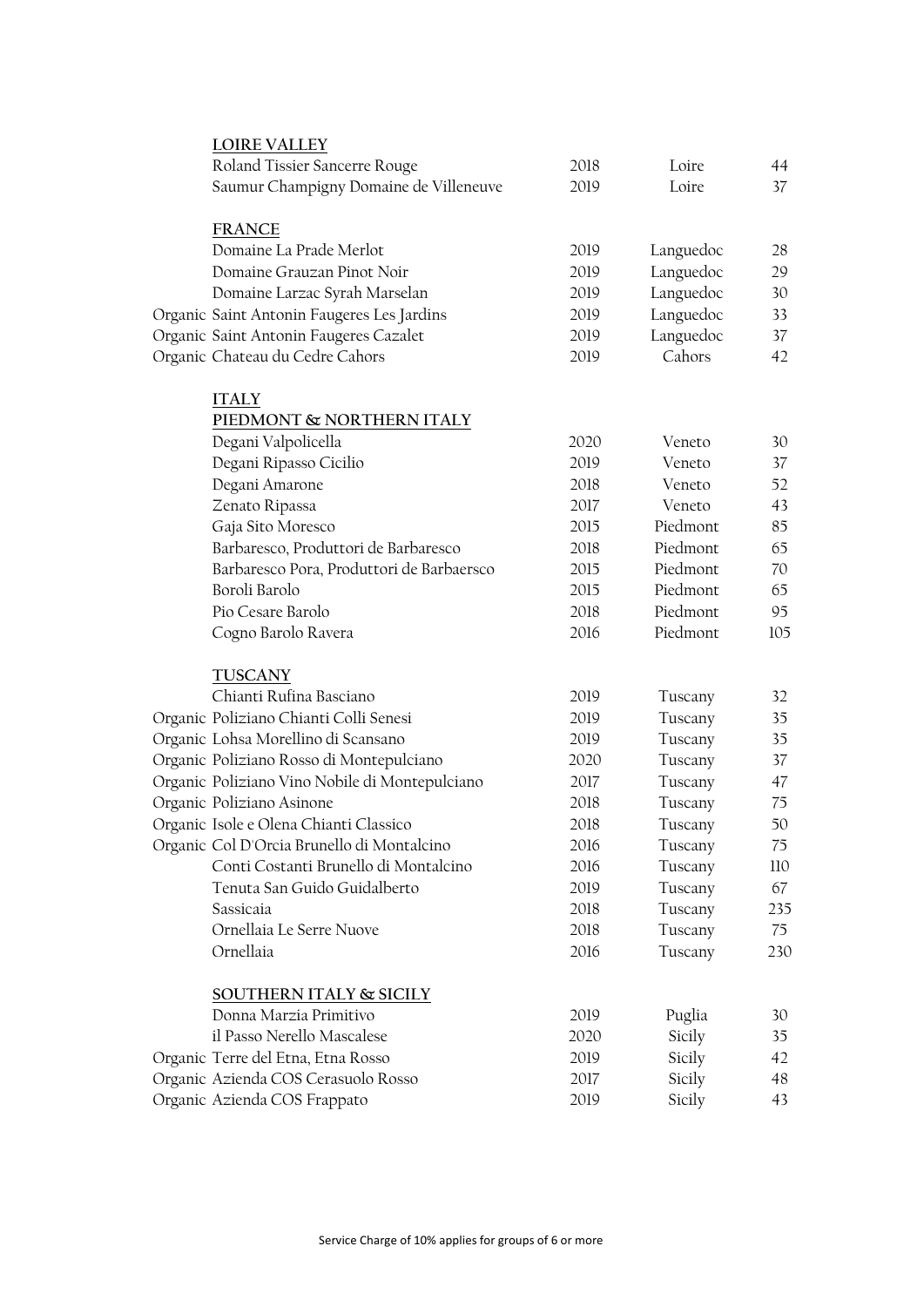| <b>SPAIN</b>                              |      |                  |                 |
|-------------------------------------------|------|------------------|-----------------|
| Organic Luna Lunera Tempranillo           | 2019 | Castilla         | 28              |
| Organic Raul Perez Ultreia Mencia         | 2018 | Bierzo           | 39              |
| I Tant Montsant                           | 2018 | Montsant         | 33              |
| Juan Gil Monastrell                       | 2018 | Jumilla          | 38              |
| Que Si Priorat                            | 2018 | Priorat          | 40              |
| Rioja                                     |      |                  |                 |
| Organic Sierra de Tolono Rioja            | 2020 | Rioja            | 35              |
| Organic Sierra de Tolono Raposo           | 2018 | Rioja            | 42              |
| Orube Rioja Crianza                       | 2018 | Rioja            | 34              |
| Izadi Rioja Reserva                       | 2017 | Rioja            | 38              |
| Muga Reserva                              | 2017 | Rioja            | 42              |
| Vina Alberdi Rioja Reserva                | 2016 | Rioja            | 38              |
| Vina Ardanza Rioja reserva                | 2015 | Rioja            | 50              |
| Vina Arana Gran Reserva                   | 2015 | Rioja            | 55              |
| Ribera del Duero                          |      |                  |                 |
| Alegra Roble                              | 2020 | Ribera del Duero | 32              |
| Organic Fuentenarro Ribera del Duero      | 2019 | Ribera del Duero | 32              |
| Milu                                      | 2020 | Ribera del Duero | 34              |
| Arzuaga Reserva                           | 2015 | Ribera del Duero | 70              |
| Mauro                                     | 2019 | Ribera del Duero | 60              |
| PORTUGAL                                  |      |                  |                 |
| organic Cabriz Dao Organic                | 2017 | Dao              | 32              |
| organic Xisto Illimitado                  | 2019 | Douro            | 38              |
| Monte da Peceguina Red                    | 2019 | Alentejo         | 39              |
| <b>GERMANY/AUSTRIA</b>                    |      |                  |                 |
| Becker Spatburgunder                      | 2017 | Germany          | 37              |
| Organic Beck Ink (Zweigelt/Blaufrankisch) | 2020 | Austria          | 35              |
| Organic Moric Blaufrankisch               | 2017 | Austria          | 39              |
| <b>GREECE</b>                             |      |                  |                 |
| Kiryianni Paranga Red                     | 2020 | Greece           | 32              |
| Kiryianni Naoussa                         | 2017 | Greece           | 35 <sub>1</sub> |
| Kiryianni Ramnista                        | 2016 | Greece           | 38              |
| NEW WORLD                                 |      |                  |                 |
| Duckhorn Cabernet Sauvignon               | 2018 | California       | 85              |
| Duckhorn Merlot                           | 2017 | California       | 70              |
| Salem Pinot Noir                          | 2018 | Oregon           | 55              |
| Katnook Coonawarra Cabernet Sauvignon     | 2015 | Australia        | 45              |
| Shaw & Smith Adelaide Hills Shiraz        | 2018 | Australia        | 53              |
| organic Leeuwin Estate Cabernet Sauvignon | 2019 | Australia        | 55              |
| Wild Earth Pinot Noir Central Otago       | 2017 | New Zealand      | 49              |
| Greywacke Pinot Noir                      | 2019 | New Zealand      | 58              |
| Catena Lunlunta Malbec                    | 2019 | Argentina        | 38              |
| Catena Agrelo Cabernet Sauvignon          | 2018 | Argentina        | 38              |